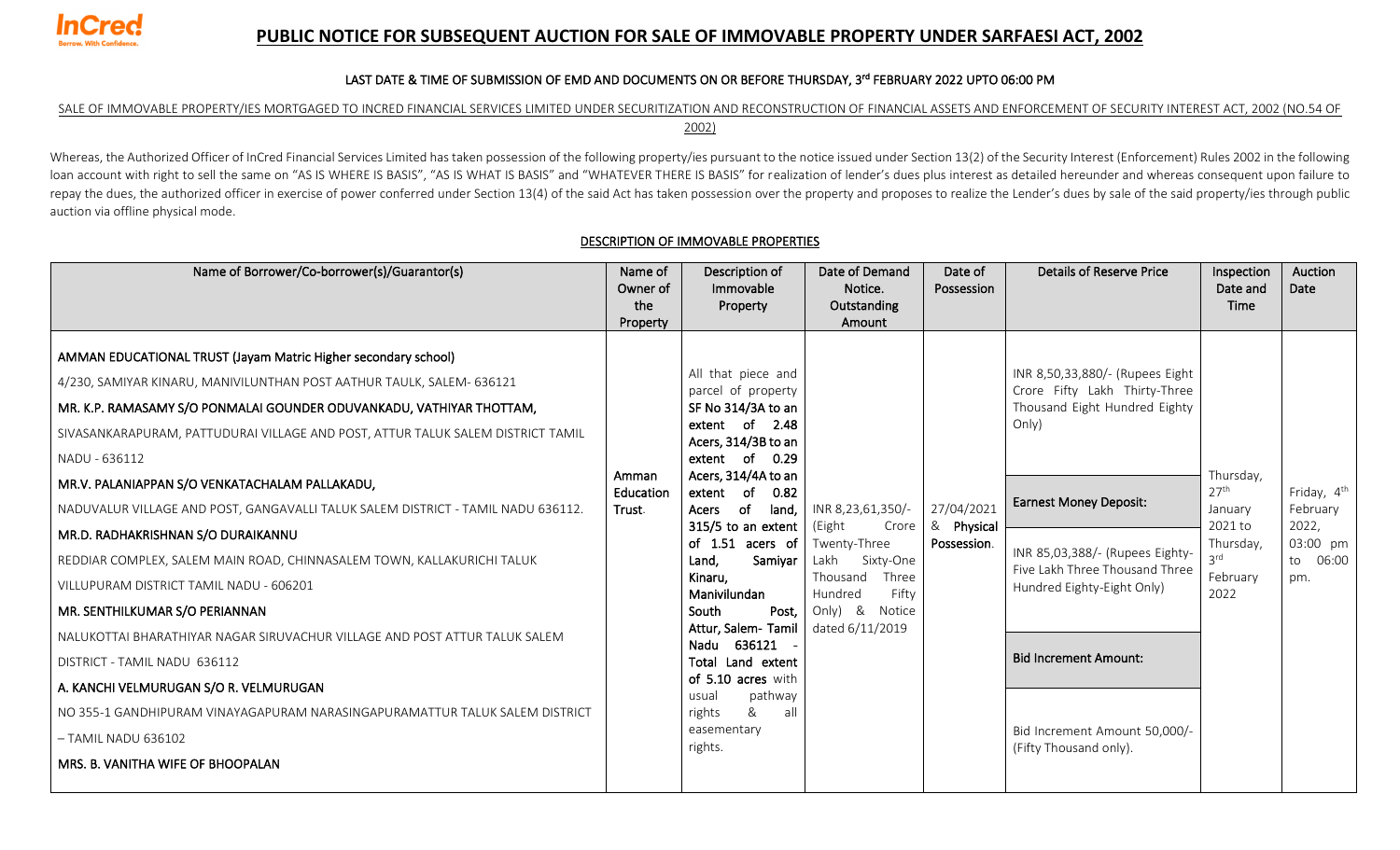

# **PUBLIC NOTICE FOR SUBSEQUENT AUCTION FOR SALE OF IMMOVABLE PROPERTY UNDER SARFAESI ACT, 2002**

| PERUNILA KATTUKOTTAI, KARIYANUR POST, VEPPANTHATTAI TALUK PERUMBALUR DISTRICT – |  |  |  |  |  |  |  |  |  |
|---------------------------------------------------------------------------------|--|--|--|--|--|--|--|--|--|
| TAMIL NADU 621117                                                               |  |  |  |  |  |  |  |  |  |
| MRS. E. MALLIKA WIFE OF R. ELANGOVAN_                                           |  |  |  |  |  |  |  |  |  |
| ODUVANKADU VATHIYAR THOTTAM.                                                    |  |  |  |  |  |  |  |  |  |
| SIVASANGARAPURAM, AREA PATTUDURAI VILLAGE                                       |  |  |  |  |  |  |  |  |  |
| POST ATTUR TALUK SALEM DISTRICT-TAMIL NADU 636112                               |  |  |  |  |  |  |  |  |  |
| <b>TEN 10 0 CONDITIONS OF THE NUNLO HUGTION</b>                                 |  |  |  |  |  |  |  |  |  |

### TERMS & CONDITIONS OF THE PUBLIC AUCTION

- 1) The Subsequent Auction is being held on "AS IS WHERE IS", "AS IS WHAT IS BASIS" and "WHATEVER THERE IS BASIS" and the mode of public auction would be offline through physical presence of interested bidders.
- 2) To the best of knowledge and information of the Authorised Officer, there is no encumbrance on any property. However, the intending bidders should make their own independent inquiries regarding the encumbrances, title o on Subsequent auction and claims/rights/dues/affecting the property, prior to submitting their bid. The Subsequent Auction advertisement does not constitute and will not be deemed to constitute any commitment or any repres the Company. The property is being sold with all the existing and future encumbrances whether known or unknown to the Company. The Authorised Officer/ Secured Creditor shall not be responsible in any way for any third-part dues.
- 3) It shall be the responsibility of the bidders to inspect and satisfy themselves about the asset and specification before submitting their Bid. The prospective bidders who are interested in Subsequent auction will be per property at the scheduled date and time as mentioned above.
- 4) The prospective bidders/purchasers should be physically present on the date fixed for Subsequent Auction at the office premises, i.e. First Floor, 36/8 Ashirwad Building Diwan Bahadur Rd, R S Puram West, Coimbatore, Tam
- 5) The interested bidder has to deposit the earnest money deposit (EMD) as referred in notice by way of demand draft or pay order favouring "INCRED FINANCIAL SERVICES LIMTED" payable at Chennai on or before the last date o as mentioned above. The amount of EMD paid by the successful bidder shall be adjusted towards the sale price. The intending bidder/ purchaser is required to carry the copies of the following documents at the time of Auctio Demand Draft; ii) Copy of PAN Card; iii) Proof of Identification/ Address Proof (KYC) viz. self-attested copy of Voter ID Card/ Driving License/ Passport/ Ration Card etc.; without which the Bid is liable to be rejected.
- 6) During the Bidding, the Bidder can improve their Bid Amount as per the 'Bid Increase Amount' (mentioned above) or its multiple and in case higher bid is placed during time of the Auction, the bidder who submits the high below the Reserve Price) on the closure of the Auction Process shall be declared as Successful Bidder by the Authorized Officer/ Secured Creditor, after required verification.
- 7) The Earnest Money Deposit (EMD) of the successful bidder shall be retained towards part sale consideration and the EMD of unsuccessful bidders shall be refunded along with acknowledgment. The Earnest Money Deposit shall interest. The successful bidder shall have to deposit 25% of the sale price, adjusting the EMD already paid, immediately after the acceptance of bid price by the Authorized Officer and the balance 75% of the sale price on sale or within such extended period as agreed upon in writing as per Rule-9 of the Security Interest (Enforcement) Rule 2002 by and solely at the discretion of the Authorized Officer. In case of default in payment by the s amount already deposited by the offer shall be liable to be forfeited and property shall be put to re-auction and the defaulting bidder shall have no claim/ right in respect of said property/ amount.
- 8) It shall solely be the responsibility of the successful bidder to get the sale certificate registered. All expenses relating to stamp duty, registration charges, transfer charges and any other expenses and charges in re sale certificate issued in format prescribed under the SARFAESI Act & Rules thereto for the above referred Immovable Properties/Property shall be borne by the successful bidder/purchaser. The sale certificate has to be reg as per state Laws/Rules regarding transfer else the purchaser has to give the request letter to the secured creditor mentioning the reason of delaying the registration.
- 9) No persons other than the intending bidders/offerer themselves, or their duly Authorized representative shall be allowed to participate in the auction / sale proceedings. However, the sale certificate shall be registere in whose name bid application form has been submitted. The Authorized Officer, who is not bound to accept the highest offer, has the absolute right to accept or reject any or all offer(s) or adiourn/ postpone/ cancel the A assigning any reason thereof.
- 10) The borrowers/mortgagor are also hereby informed that they must take delivery of their personal house-hold belongings/articles lying inside the said mortgaged Properties/Property under the custody of InCred Financial S within 15 days from the date of publication, with prior intimation to InCred Financial Services Limited failing which the InCred Financial Services Limited shall have no liability/responsibility to the same and will dispos mortgagor.
- 11) Special Instruction: Bidding in the last movement should be avoided in the bidders own interest as neither the InCred Financial Services Limited will be responsible for any lapse/failure and in order to ward of such co are requested to make all necessary arrangement/alternatives back-up etc., so that they are able to circumvent such situation and are able to participate in the auction successfully. The auction sale will automatically get time frame of auction sale as mentioned above. The Authorised Officer can exercise its discretion to extend the auction sale by 15 to 30 minutes.